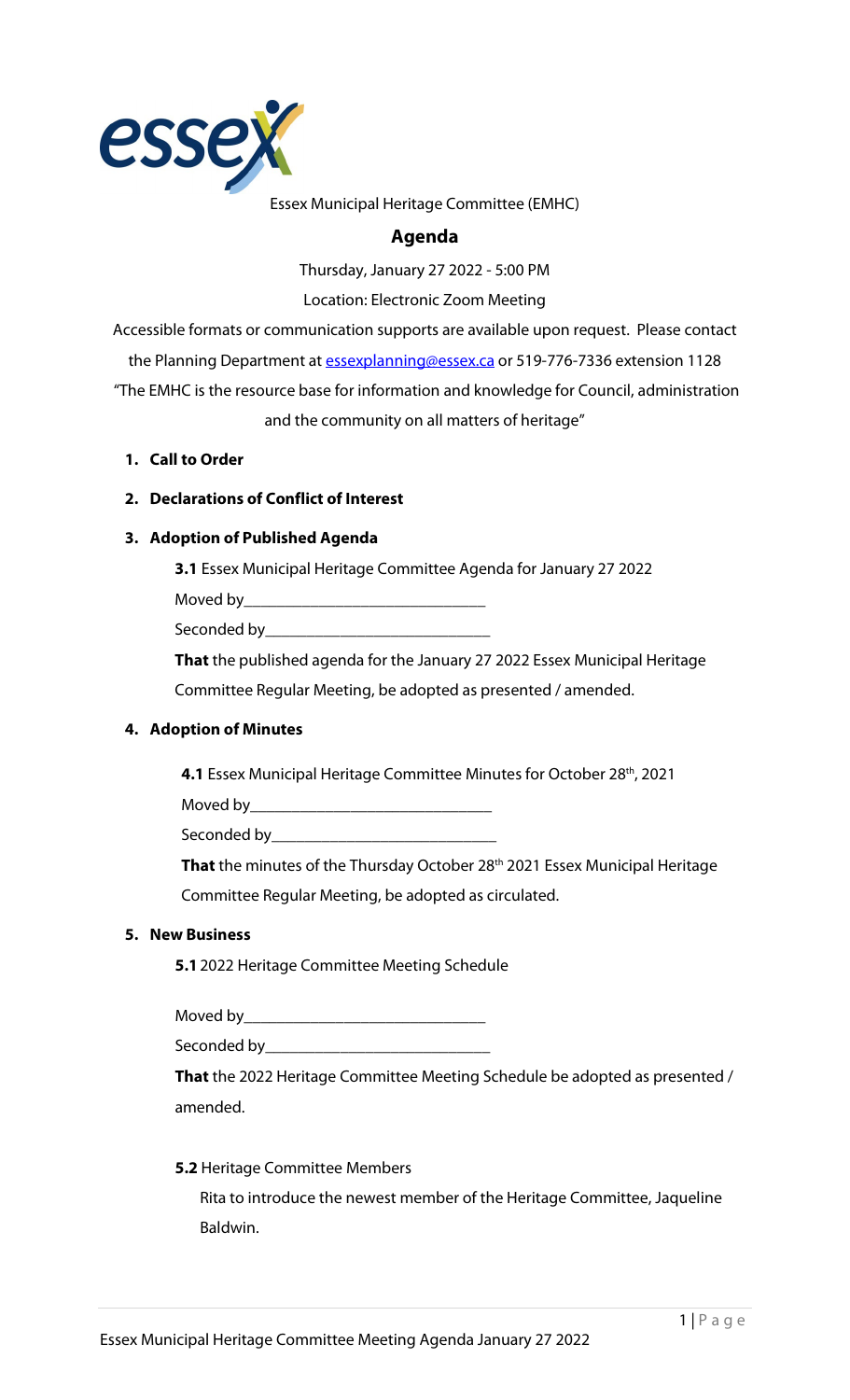#### **5.3** Communications Manager

Rita to introduce the newest Communications Manager to the Heritage Committee, Marc Tortola

**5.4** Community & Youth Heritage Preservation Award Winners

Committee to pick the Community & Youth Heritage Preservation Award

Winners

Community Heritage Preservation Award Winner

Moved by:\_\_\_\_\_\_\_\_\_\_\_\_\_\_\_\_\_\_\_\_\_\_\_\_\_

Seconded by:\_\_\_\_\_\_\_\_\_\_\_\_\_\_\_\_\_\_\_\_\_\_

**That** \_\_\_\_\_\_\_\_\_\_\_\_\_\_\_\_\_\_\_\_\_ be nominated for the 2022 Community

Heritage Preservation Award.

Youth Heritage Preservation Award Winner

Moved by:\_\_\_\_\_\_\_\_\_\_\_\_\_\_\_\_\_\_\_\_\_\_\_\_\_

Seconded by:\_\_\_\_\_\_\_\_\_\_\_\_\_\_\_\_\_\_\_\_\_\_

**That** \_\_\_\_\_\_\_\_\_\_\_\_\_\_\_\_\_\_\_\_\_ be nominated for the 2022 Youth Heritage

Preservation Award.

#### **6. Election Chair / Vice Chair Committee Season 2022**

| Committee to nominate and vote for Chair and Vice Chair positions for the              |  |  |  |  |  |  |  |  |
|----------------------------------------------------------------------------------------|--|--|--|--|--|--|--|--|
| January 2022 to October 2022 Committee Season.                                         |  |  |  |  |  |  |  |  |
|                                                                                        |  |  |  |  |  |  |  |  |
| Seconded by:_________________________                                                  |  |  |  |  |  |  |  |  |
| <b>That</b> _____________________________be nominated for the position of the Chair of |  |  |  |  |  |  |  |  |
| the Heritage Committee effective January 2022.                                         |  |  |  |  |  |  |  |  |
|                                                                                        |  |  |  |  |  |  |  |  |
| Seconded by: ___________________________                                               |  |  |  |  |  |  |  |  |
|                                                                                        |  |  |  |  |  |  |  |  |
| of the Heritage Committee effective January 2022.                                      |  |  |  |  |  |  |  |  |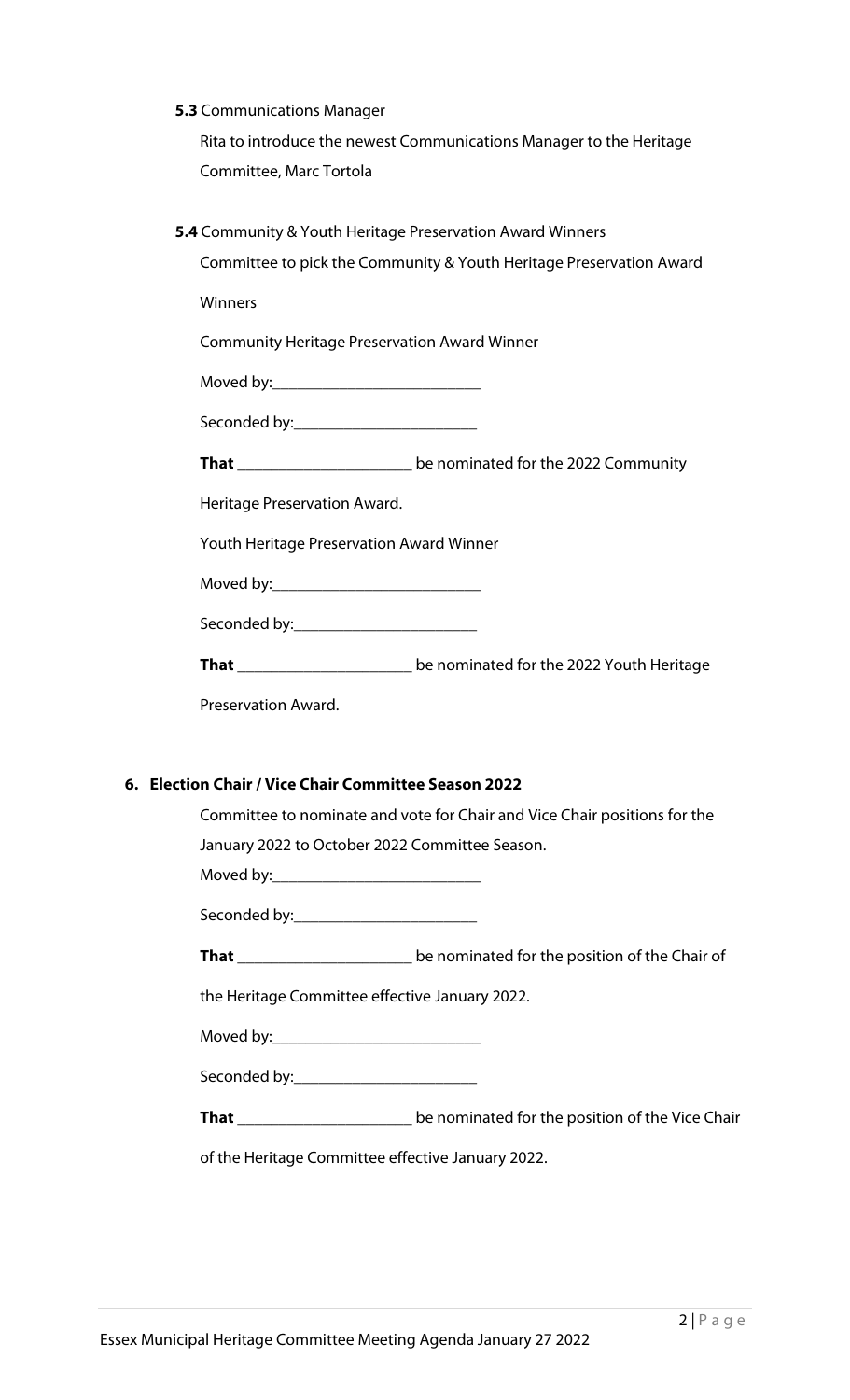#### **7. Public Presentations**

#### **8. Unfinished Business**

- **8.1** Greater Marketing and Public Education about Heritage– Ongoing **8.1.1** Committee to discuss any marketing or public education opportunity **8.1.2** Committee to be updated on Essex Murals being uploaded to Google Maps.
- **8.2** Cemeteries –ongoing
- **8.3** Listing and Designating Properties and Heritage Districts –ongoing Committee to be updated on the provincial designation of the Colchester School House, 195 Bagot Street and the benefits of designating it.
- **8.4** Heritage Designation and Interpretive Plaque Program ongoing Committee to be updated on the McGregor interpretive plaque.
- **8.5** Reports to Council on going
- **8.6** Studies and Master Plans- on going
- **8.7** Heritage Week 2022 on going

**8.7.1** Committee to review the Bursary Application for Heritage Students and the Riddle for students Grade 6 to 8. **8.7.2** Committee to discuss Heritage Week Theme and Activities

- **8.8** Charles Maedel Commemoration Project –ongoing
- **8.9** Heritage Walking Tour and Digital Component ongoing
- **8.10** Batten Schoolhouse and Iler Schoolhouse ongoing
- **8.11** Cultural Master Plan Ongoing
- **8.12** Historically Significant Name Registry Ongoing
- **8.13** Century Farms Ongoing Committee to be provided with the map of century farms in the Town of Essex.
- **8.14** Cultural Heritage; Indigenous History Ongoing Committee to discuss Indigenous history in Essex County.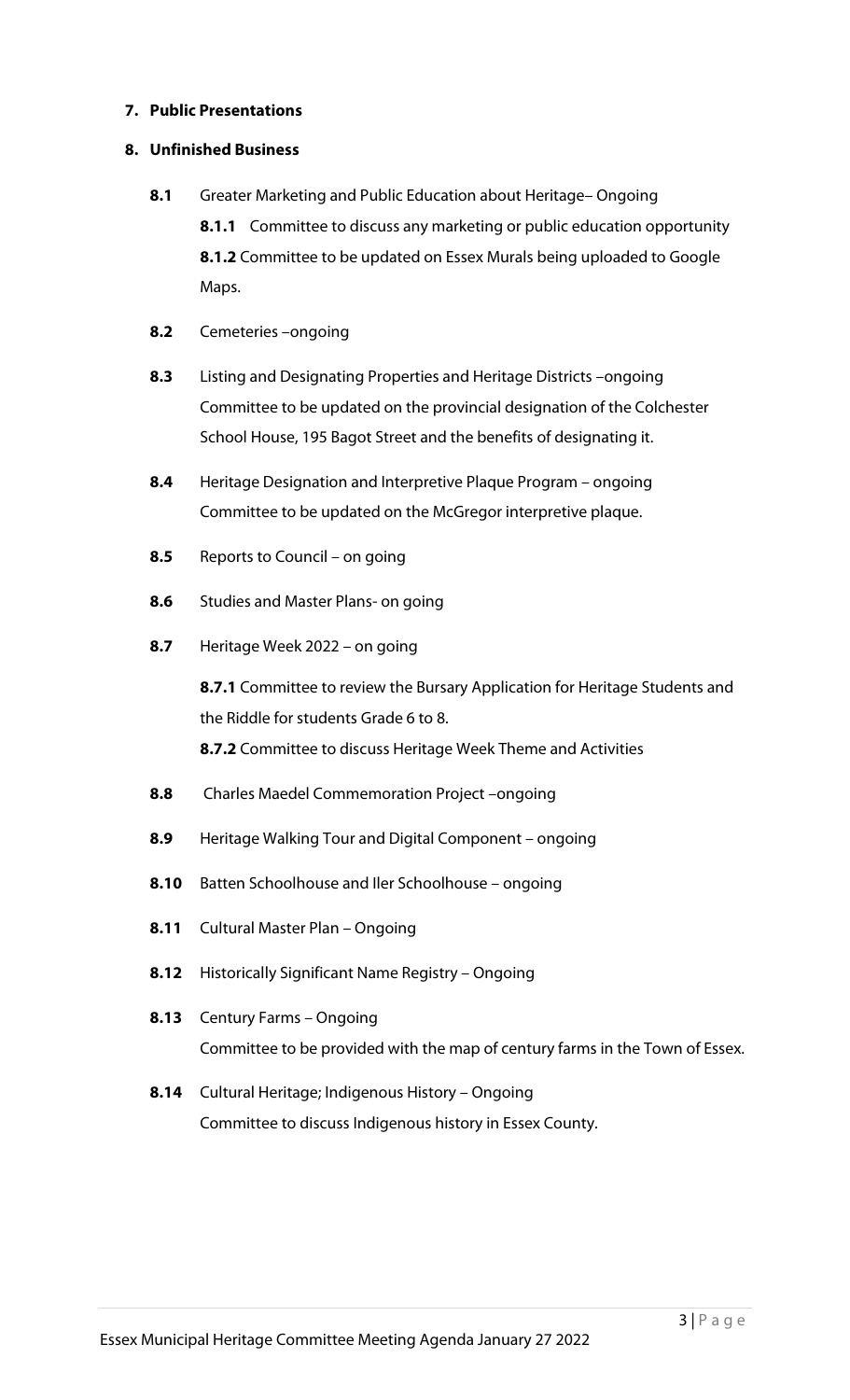#### **9. Reports from Administration**

#### **10.Correspondence**

### **11.Notices of Motion**

#### **12.Adjournment**

Moved by:\_\_\_\_\_\_\_\_\_\_\_\_\_\_\_\_\_\_\_\_\_\_\_\_\_

Seconded by: \_\_\_\_\_\_\_\_\_\_\_\_\_\_\_\_\_\_\_\_\_\_

**That** the meeting be adjourned at [TIME]

# **13.Future Meetings**

Special Meeting February 17 2022 at 5:00 pm Location: Electronic Meeting via Zoom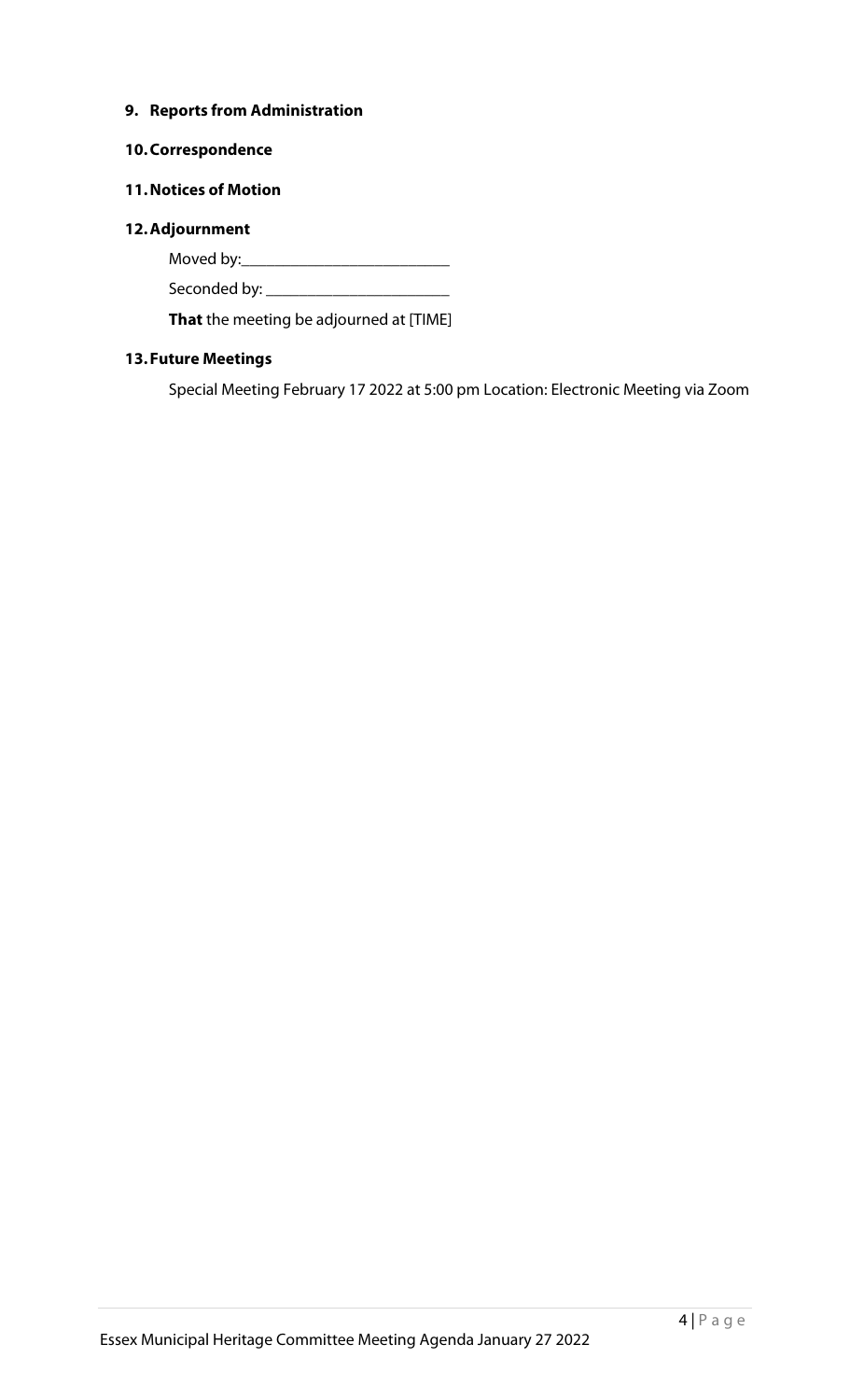

#### Essex Municipal Heritage Committee (EMHC)

#### **Minutes**

Thursday, October 28<sup>th</sup> 2021 - 5:00 PM

Location: Electronic Zoom Meeting

Accessible formats or communication supports are available upon request. Please contact the Planning Department a[t essexplanning@essex.ca](mailto:essexplanning@essex.ca) or 519-776-7336 extension 1128 "The EMHC is the resource base for information and knowledge for Council, administration and the community on all matters of heritage"

| Present:      | Anthony Paniccia, Vice-Chair                           |  |  |  |  |  |  |
|---------------|--------------------------------------------------------|--|--|--|--|--|--|
|               | Richard Kokovai, Committee Member                      |  |  |  |  |  |  |
|               | Joe Lucas, Committee Member                            |  |  |  |  |  |  |
|               | Laurie Kowtiuk, Committee Member                       |  |  |  |  |  |  |
|               | Perry Basden, Committee Member                         |  |  |  |  |  |  |
| Also Present: | Rita Jabbour, Staff Liaison, Manager Planning Services |  |  |  |  |  |  |
|               | Sarah Aubin, Recording Secretary / Planning Assistant  |  |  |  |  |  |  |
| Regrets:      | Councillor Steve Bjorkman, Committee Member            |  |  |  |  |  |  |
|               | Laurie Brett, Chair                                    |  |  |  |  |  |  |
|               | Phil Pocock, Committee Member                          |  |  |  |  |  |  |
|               |                                                        |  |  |  |  |  |  |

Absent: None

#### **1. Call to Order**

The Vice Chair called the meeting to order at 5:00 PM

#### **2. Declarations of Conflict of Interest**

There were no declarations of conflict of interest noted at this time.

#### **3. Adoption of Published Agenda**

**3.1** Essex Municipal Heritage Committee Agenda for October 28<sup>th</sup> 2021 **EMHC21-10-26**

Moved by Member Basden Seconded by Member Kowtiuk That the published agenda for the October 28<sup>th</sup> 2021 Essex Municipal Heritage Committee Regular Meeting, be adopted as presented.

**Carried**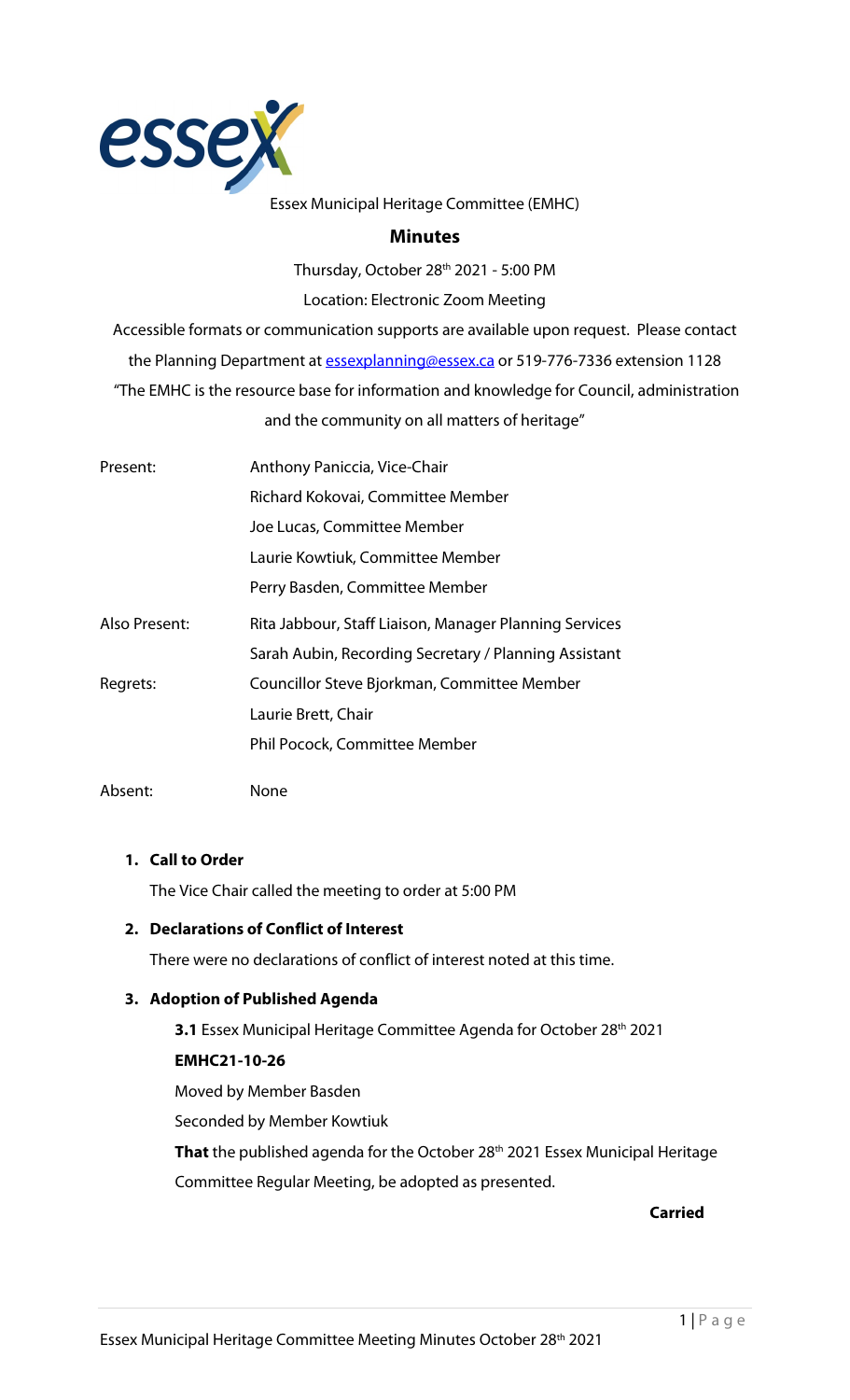#### **4. Adoption of Minutes**

**4.1** Essex Municipal Heritage Committee Minutes for September 30<sup>th</sup>, 2021 **EMHC21-10-27**

Moved by Member Basden

Seconded by Member Kowtiuk

That the minutes of the Thursday September 30<sup>th</sup> 2021 Essex Municipal Heritage Committee Regular Meeting, be adopted as circulated.

**Carried**

#### **5. Public Presentations**

### **6. Unfinished Business**

**6.1**Greater Marketing and Public Education about Heritage– Ongoing Vice Chair Paniccia stated that the Arts Culture and Tourism committee utilizes Google Maps to showcase the Essex Murals. He stated that this would be a good way to promote, cemeteries, listed and designated properties and plaques through out the Town of Essex.

Rita, Staff Liaison stated that she will contact Trevor Martin and discuss further. Member Kowtiuk stated that Essex and Community Historical Society (ECHRS) will be hosting an Open House November 6<sup>th</sup> between 10 am to 3 p.m. Vice Chair Paniccia recommended that the event be posted by the Town of Essex.

# **6.2**Cemeteries –ongoing

**6.3**Listing and Designating Properties and Heritage Districts –ongoing Rita advised the members that Scott Plancke, Heritage Student did research on the feasibility of 195 Bagot Street (Colchester School House) being provincially designated.

She stated Section 34.5 of the OHA allows the Minister to designate any property within a municipality as property that is provincially significant. The property needs to meet at least one of the criteria set out in the regulation. If designated, the Owner of the property must obtain consent form the Minister to carry out alterations and they cannot carry out any demolition or removal of a building or structure on the property, whether it would affect the property's heritage attributes without consent from the Minister.

If an application for alteration/demolition is received, the Minister is only obligated to consult with the Trust and not the Municipal heritage committee. The Minister may delegate approval authority to alterations/demolitions to the Trust or Town Council.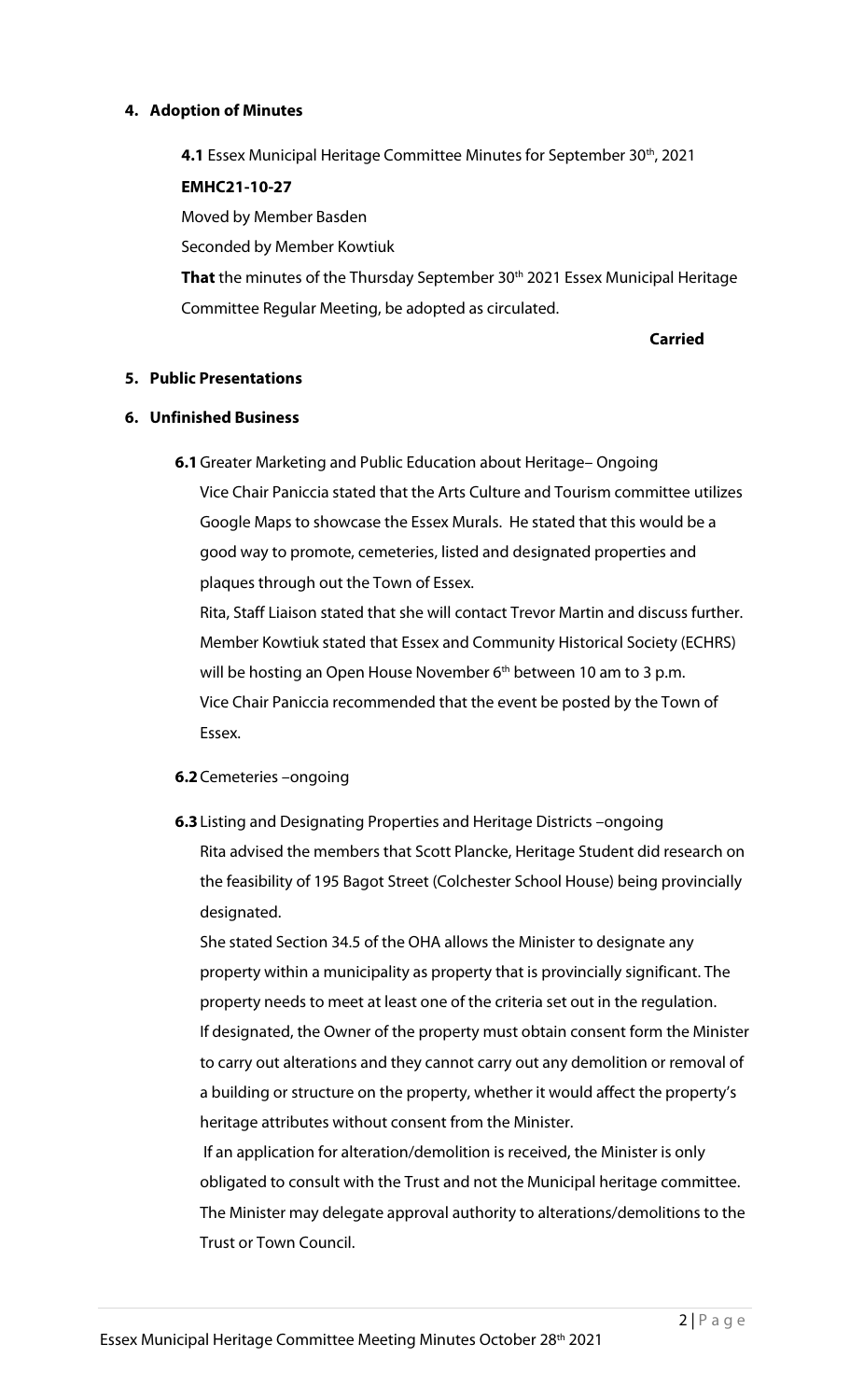Member Kokovai stated that he has concerns with the province having control over a local asset and the local municipality no longer being able to make decisions. He continued to state that if there is no monetary gain to designating the property provincially, he sees no need. Rita stated that the concerns are viable. She stated she will contact the province to determine if the province would delegate authority to council and / or the Heritage Committee with regards to alterations and she will investigate other benefits to designating provincially.

Member Kokovai stated that there are two Farmhouses just outside Harrow Centre. He stated that one dwelling is at 2585 County Road 20 East and that the other dwelling is on the north side of County Road 20 East across from the Agriculture Research Centre.

He stated that these two properties have architectural value. He stated that these two dwellings are slated for demolishing and recommends Administration investigate listing the dwellings to ensure they are not demolished.

Rita advised that the two properties are owned Federally, and she stated that she will contact them to determine if there is a possibility at salvaging the dwellings. She will advise that the November meeting of her findings.

**6.4**Heritage Designation and Interpretive Plaque Program – ongoing Rita advised the members that the Essex Town Centre plaque will be erected in front of the Municipal Building (33 Talbot Street South) on Tuesday, November

9<sup>th</sup>, 2021. She stated that all members will be invited to attend.

She stated that the McGregor plaque was circulated to the Committee for their recommendations. She advised that the Marsh Collection will be assisting with collecting information regarding the St Clements and the early School History.

**6.5**Reports to Council – on going

**6.6**Studies and Master Plans- on going

#### **6.7**Heritage Week 2022 – on going

6.7.1 Committee to discuss Heritage Week 2022 themes

Rita advised the members that no themes were suggested by committee members prior to the meeting. She stated that Sarah Aubin, Recording Secretary recommended Stories of the Past as the 2022 theme of Heritage Week. Rita advised that this theme could be all encompassing of all the local history such as Indigenous, Portuguese, Polish, Irish, French, and many others. Vice Chair Paniccia stated that the theme was a good and recommended that the theme for 2022 be Stories of the Past.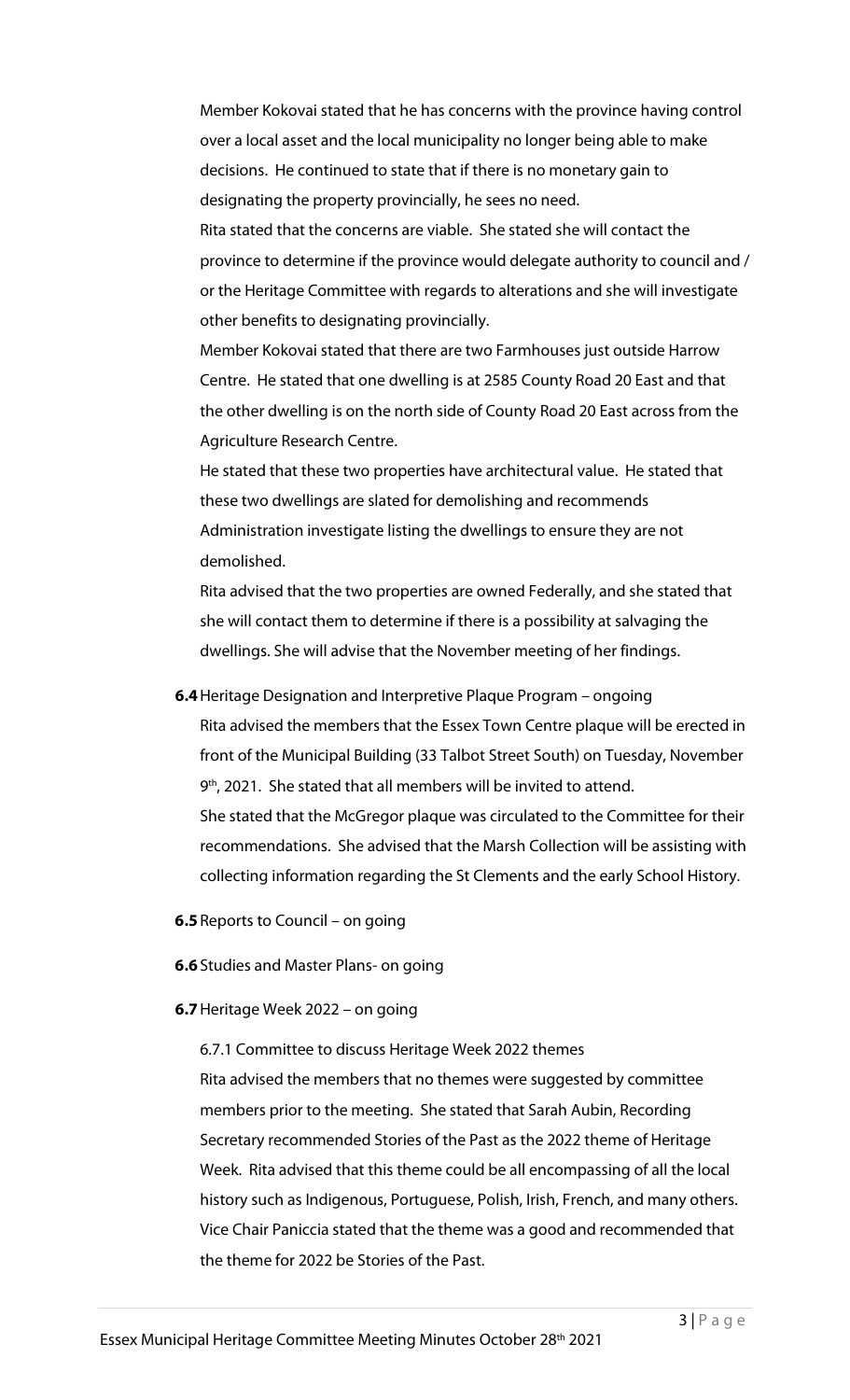6.7.2 Committee to discuss bursary requirements prepared by Anthony Paniccia

Vice Chair Paniccia stated that he is preparing the bursary requirements and will send them to the members and administration to review once completed.

**6.8** Charles Maedel Commemoration Project –ongoing

- **6.9** Heritage Walking Tour and Digital Component ongoing
- **6.10** Batten Schoolhouse and Iler Schoolhouse ongoing
- **6.11** Cultural Master Plan Ongoing
- **6.12** Historically Significant Name Registry Ongoing
- **6.13** Century Farms Ongoing

Rita advised the members that administration is working on mapping out the Century Farms within the Town of Essex. She stated that the document received listed 91 Essex County properties with only 15 Farms potentially listed in the Town of Essex, however two (2) are confirmed within the Town. She stated that administration would like to prepare a mapping system of all century farms within the Town. She stated that administration will provide clarity at the November meeting on the amount of registered century farms. Member Basden recommended that the members when driving through the Town of Essex look for the Century Farms Signs and note the property address to provide to administration.

**6.14** Cultural Heritage; Indigenous History – Ongoing

Vice Chair Paniccia recommended that this item be discussed when Chair Brett returns in November.

#### **7. Reports from Administration**

- **8. Correspondence**
- **9. New Business**
- **10.Notices of Motion**
- **11.Adjournment**

#### **EMHC21-10-28**

Moved by: Member Basden Seconded by: Member Kowtiuk **That** the meeting be adjourned at 5:55 PM

#### **12.Future Meetings**

November 25th 2021 at 5:00 pm Location: Electronic Meeting via Zoom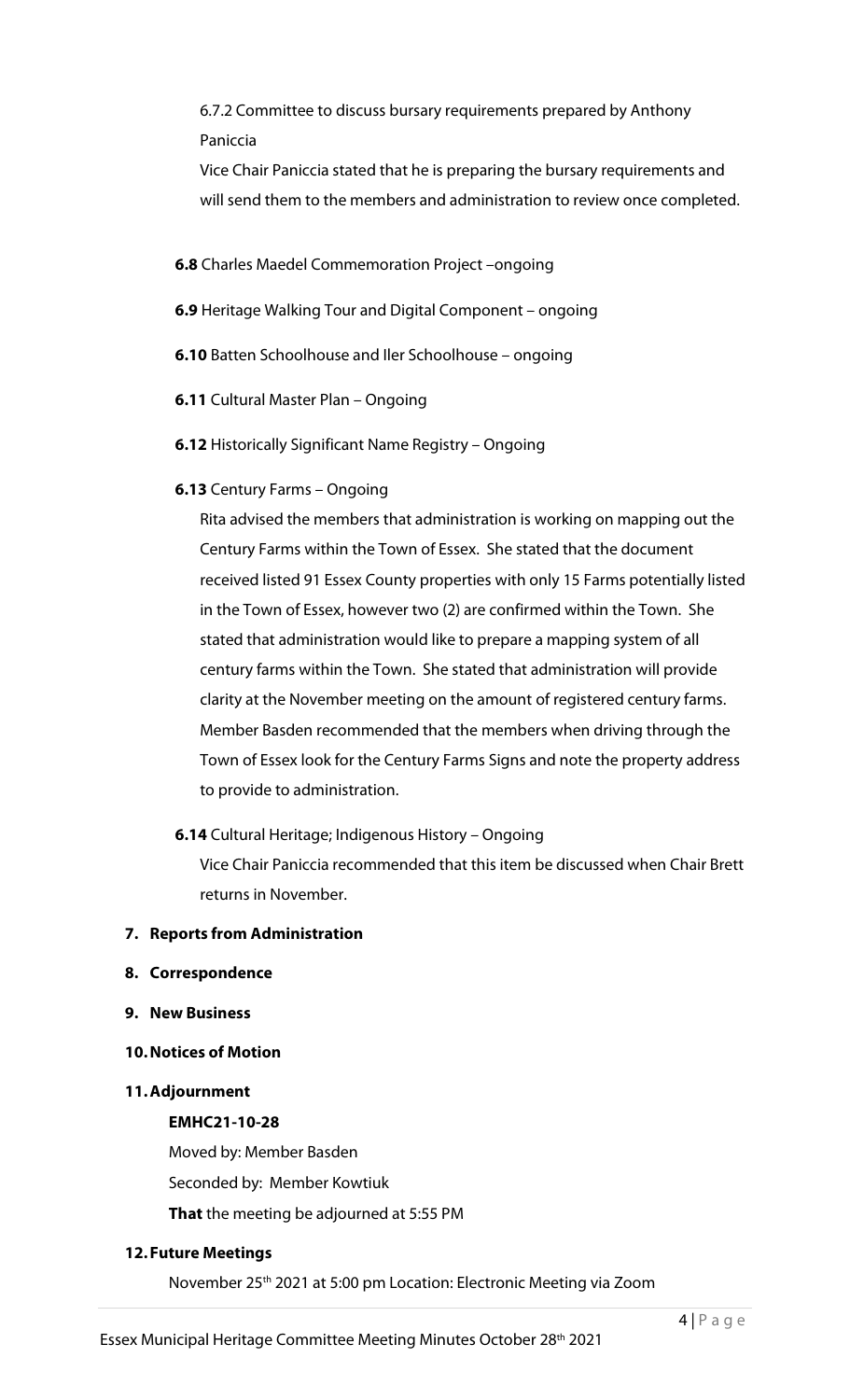# **Bursary Student Heritage Preservation Application Form 2022/2023**

The Town of Essex and the Essex Municipal Heritage Committee are committed to the pursuit of a higher education around local history and heritage. As a result, a \$500 bursary shall be awarded annually commencing in 2022 to a Town of Essex resident pursuing studies in heritage courses at a post-secondary institution in Ontario. The bursary will help finance both undergraduates and postgraduates in the following fields: History, Archaeology, Archives and Records Management and Heritage Resources Management and courses that contribute to the preservation and promotion of local heritage.

The completed Application Form and relevant evidence must be completed by March 10<sup>th</sup>, 2022. Please complete the form and provide all supporting documents to the Town Hall, 33 Talbot Street South Essex.

Supporting Documents:

- Ontario Colleges Application Confirmation **New Students**
- Transcript of enrolled courses 2022/2023 **Current Students**
- Confirmation of Admission if Awarded (May 2022)

| <b>Applicant Information</b>                                                                                                                                                                                                                                                                                                                                                                                                                                                                       |                               |  |                                                                    |                       |           |            |                    |      |  |             |  |  |
|----------------------------------------------------------------------------------------------------------------------------------------------------------------------------------------------------------------------------------------------------------------------------------------------------------------------------------------------------------------------------------------------------------------------------------------------------------------------------------------------------|-------------------------------|--|--------------------------------------------------------------------|-----------------------|-----------|------------|--------------------|------|--|-------------|--|--|
| Surname                                                                                                                                                                                                                                                                                                                                                                                                                                                                                            |                               |  |                                                                    |                       |           |            | <b>First Name</b>  |      |  |             |  |  |
| Unit #                                                                                                                                                                                                                                                                                                                                                                                                                                                                                             |                               |  | Street#                                                            |                       |           |            | <b>Street Name</b> |      |  |             |  |  |
| Town                                                                                                                                                                                                                                                                                                                                                                                                                                                                                               |                               |  |                                                                    | Province              |           |            |                    |      |  | Postal Code |  |  |
| Phone                                                                                                                                                                                                                                                                                                                                                                                                                                                                                              |                               |  |                                                                    | Email                 |           |            |                    |      |  |             |  |  |
| Date of Birth                                                                                                                                                                                                                                                                                                                                                                                                                                                                                      |                               |  |                                                                    | <b>Current School</b> |           |            |                    |      |  |             |  |  |
|                                                                                                                                                                                                                                                                                                                                                                                                                                                                                                    | Program Applied To            |  |                                                                    |                       | College / | University |                    |      |  |             |  |  |
| Declaration: I solemnly declare that all provided documentation and the statements contained in this application are true and I make this solemn declaration conscientiously<br>believing it to be true. I understand that the Heritage Studies Bursary from the Town of Essex will be utilized solely for the 2022/2023 study year and that the total amount of<br>\$500 will be sent directly to the College / University stated in the application.                                             |                               |  |                                                                    |                       |           |            |                    |      |  |             |  |  |
|                                                                                                                                                                                                                                                                                                                                                                                                                                                                                                    | <b>Signature of Applicant</b> |  |                                                                    |                       |           |            |                    | Date |  |             |  |  |
| Personal information that we collect is kept confidential. In accordance with section 41 of the Freedom of Information and Protection of Privacy Act, The Town of<br>Essex will only use the information in its custody or control in the following circumstances: where the individual identifies the particular information and consents to<br>its use; for the purpose for which it was collected or a consistent purpose (i.e. a purpose which the individual might have reasonably expected). |                               |  |                                                                    |                       |           |            |                    |      |  |             |  |  |
| <b>Section 2 - Essay Requirements (maximum 1000 words)</b>                                                                                                                                                                                                                                                                                                                                                                                                                                         |                               |  |                                                                    |                       |           |            |                    |      |  |             |  |  |
| Please write about one of the following topics:                                                                                                                                                                                                                                                                                                                                                                                                                                                    |                               |  |                                                                    |                       |           |            |                    |      |  |             |  |  |
| 1. What does heritage mean to you?                                                                                                                                                                                                                                                                                                                                                                                                                                                                 |                               |  |                                                                    |                       |           |            |                    |      |  |             |  |  |
|                                                                                                                                                                                                                                                                                                                                                                                                                                                                                                    |                               |  | 2. Favorite moment from the Town of Essex History?                 |                       |           |            |                    |      |  |             |  |  |
|                                                                                                                                                                                                                                                                                                                                                                                                                                                                                                    |                               |  | 3. How can learning local history help us accomplish?              |                       |           |            |                    |      |  |             |  |  |
|                                                                                                                                                                                                                                                                                                                                                                                                                                                                                                    |                               |  | Section 3 - Describe your interest in Heritage (maximum 100 words) |                       |           |            |                    |      |  |             |  |  |
|                                                                                                                                                                                                                                                                                                                                                                                                                                                                                                    |                               |  |                                                                    |                       |           |            |                    |      |  |             |  |  |
|                                                                                                                                                                                                                                                                                                                                                                                                                                                                                                    |                               |  |                                                                    |                       |           |            |                    |      |  |             |  |  |
|                                                                                                                                                                                                                                                                                                                                                                                                                                                                                                    |                               |  |                                                                    |                       |           |            |                    |      |  |             |  |  |
|                                                                                                                                                                                                                                                                                                                                                                                                                                                                                                    |                               |  |                                                                    |                       |           |            |                    |      |  |             |  |  |
| Section 4 - Describe your academic and future goals (maximum 100 words)                                                                                                                                                                                                                                                                                                                                                                                                                            |                               |  |                                                                    |                       |           |            |                    |      |  |             |  |  |
|                                                                                                                                                                                                                                                                                                                                                                                                                                                                                                    |                               |  |                                                                    |                       |           |            |                    |      |  |             |  |  |
|                                                                                                                                                                                                                                                                                                                                                                                                                                                                                                    |                               |  |                                                                    |                       |           |            |                    |      |  |             |  |  |
|                                                                                                                                                                                                                                                                                                                                                                                                                                                                                                    |                               |  |                                                                    |                       |           |            |                    |      |  |             |  |  |
|                                                                                                                                                                                                                                                                                                                                                                                                                                                                                                    |                               |  |                                                                    |                       |           |            |                    |      |  |             |  |  |
|                                                                                                                                                                                                                                                                                                                                                                                                                                                                                                    |                               |  |                                                                    |                       |           |            |                    |      |  |             |  |  |